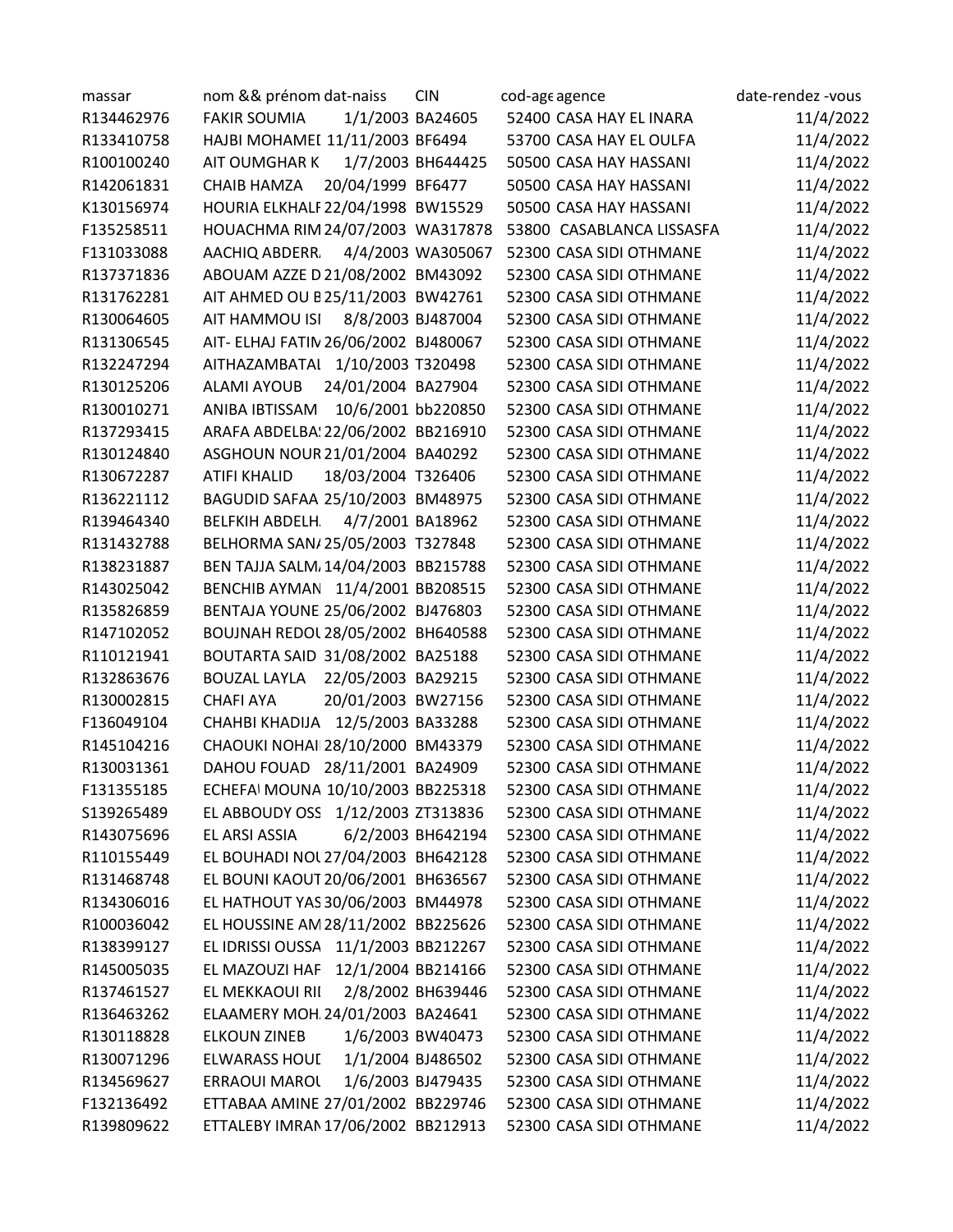| R149071463 | EZ-ZIYANI AYOUE 15/03/2003 BB226815        |                   | 52300 CASA SIDI OTHMANE | 11/4/2022 |
|------------|--------------------------------------------|-------------------|-------------------------|-----------|
| R135480062 | FARAHI ABDERAI 24/06/2003 T328175          |                   | 52300 CASA SIDI OTHMANE | 11/4/2022 |
| R140011654 | 29/11/2003 BW39013<br><b>FARS KARIMA</b>   |                   | 52300 CASA SIDI OTHMANE | 11/4/2022 |
| R136916189 | 2/12/2003 BW34011<br><b>FOUAD WALID</b>    |                   | 52300 CASA SIDI OTHMANE | 11/4/2022 |
| R130053228 | HAKAM OTHMAI 23/06/2003 BB227211           |                   | 52300 CASA SIDI OTHMANE | 11/4/2022 |
| R138408743 | HARRAMA IKRAN 5/12/2003 BH644104           |                   | 52300 CASA SIDI OTHMANE | 11/4/2022 |
| R131309834 | <b>HASSOUN IKRAM</b>                       | 1/2/2003 BB207685 | 52300 CASA SIDI OTHMANE | 11/4/2022 |
| R135606360 | HASSOUN ZINEB 27/12/2001 BV2641            |                   | 52300 CASA SIDI OTHMANE | 11/4/2022 |
| R100043825 | 20/12/2003 BA29357<br><b>ISTALB AYA</b>    |                   | 52300 CASA SIDI OTHMANE | 12/4/2022 |
| F147050509 | KARAM ABDERR/24/05/1999 BM48619            |                   | 52300 CASA SIDI OTHMANE | 12/4/2022 |
| R130105027 | KOUCHI ASMAA 22/12/2003 BB212653           |                   | 52300 CASA SIDI OTHMANE | 12/4/2022 |
| R133877087 | <b>KOUDRI KENZA</b>                        | 1/8/2002 BH642125 | 52300 CASA SIDI OTHMANE | 12/4/2022 |
| R133462971 | KOUISSI AMINE 19/07/2002 BA31450           |                   | 52300 CASA SIDI OTHMANE | 12/4/2022 |
| R130147793 | 1/7/2003 BM48407<br>LAHOUAOUI FAD          |                   | 52300 CASA SIDI OTHMANE | 12/4/2022 |
| R110121314 | LAKBIRI MOUNIR 30/01/2003 BA30398          |                   | 52300 CASA SIDI OTHMANE | 12/4/2022 |
| R146053066 | LAKROAUTI SOUI 20/03/2003 BB223881         |                   | 52300 CASA SIDI OTHMANE | 12/4/2022 |
| R138215874 | MAD NOUHAILA 18/08/2003 BM47666            |                   | 52300 CASA SIDI OTHMANE | 12/4/2022 |
| R130049389 | MADMAD SIHAN<br>1/7/2003 BB207524          |                   | 52300 CASA SIDI OTHMANE | 12/4/2022 |
| R134311779 | MAHFOUDI ABDI 13/06/2002 BB229945          |                   | 52300 CASA SIDI OTHMANE | 12/4/2022 |
| R130065652 | MARZAQ MOHAI 11/11/2003 BH645926           |                   | 52300 CASA SIDI OTHMANE | 12/4/2022 |
| R132564438 | <b>MESRAR CHOUR(</b>                       | 7/6/2004 BB227637 | 52300 CASA SIDI OTHMANE | 12/4/2022 |
| R138423474 | MOTTASSAF FOU<br>6/8/2003 BA28980          |                   | 52300 CASA SIDI OTHMANE | 12/4/2022 |
| R130184446 | MOUHIBILLAH H/20/06/2002 BA34696           |                   | 52300 CASA SIDI OTHMANE | 12/4/2022 |
| R130193008 | MOUJRI CHOAYB<br>1/4/2003 BA16020          |                   | 52300 CASA SIDI OTHMANE | 12/4/2022 |
| R130146409 | NAANAA HAYAT 21/06/2002 BA32137            |                   | 52300 CASA SIDI OTHMANE | 12/4/2022 |
| R146022966 | NACIH FATIMA Z 15/02/2001 BB218533         |                   | 52300 CASA SIDI OTHMANE | 12/4/2022 |
| R134335386 | NADOUI FATIMA 2/10/2002 BM45096            |                   | 52300 CASA SIDI OTHMANE | 12/4/2022 |
| R139766506 | <b>NAJI AYMANE</b>                         | 3/7/2003 BH644585 | 52300 CASA SIDI OTHMANE | 12/4/2022 |
| R135202246 | <b>NAJIM SALMA</b><br>7/5/2003 BB228402    |                   | 52300 CASA SIDI OTHMANE | 12/4/2022 |
| R130541281 | NASRALLAH ZAIN 15/08/2002 BH641749         |                   | 52300 CASA SIDI OTHMANE | 12/4/2022 |
| R135500370 | OUARDI MOHAN 30/12/2003 T323141            |                   | 52300 CASA SIDI OTHMANE | 12/4/2022 |
| R134325429 | OUBAITA SALAHE 6/10/2003 BH640009          |                   | 52300 CASA SIDI OTHMANE | 12/4/2022 |
| R131224507 | RACHED OUSSAN 10/1/2003 BA32524            |                   | 52300 CASA SIDI OTHMANE | 12/4/2022 |
| R100123311 | RAJIB KHAOULA                              | 3/8/2002 BH641646 | 52300 CASA SIDI OTHMANE | 12/4/2022 |
| R137375550 | <b>RAMI AMINE</b><br>16/08/2003 BA32223    |                   | 52300 CASA SIDI OTHMANE | 12/4/2022 |
| R136277642 | 9/8/2003 BB220062<br>RATBI ABDELMO         |                   | 52300 CASA SIDI OTHMANE | 12/4/2022 |
| R145086288 | 12/4/2001 BM42912<br>RAWI YOUSSEF          |                   | 52300 CASA SIDI OTHMANE | 12/4/2022 |
| R138509409 | 7/2/2004 BB218601<br>SABRI AYA             |                   | 52300 CASA SIDI OTHMANE | 12/4/2022 |
| S133395373 | 10/3/2004 BV3653<br>SALHI GHIZLANE         |                   | 52300 CASA SIDI OTHMANE | 12/4/2022 |
| R136291452 | SIRRI MOHAMMI<br>4/1/2004 BB218434         |                   | 52300 CASA SIDI OTHMANE | 12/4/2022 |
| R131676952 | SOUBHI OUMAYI 30/12/1999 BA24914           |                   | 52300 CASA SIDI OTHMANE | 12/4/2022 |
| R135458010 | TAHAMOUT FATI 14/12/2003 T320022           |                   | 52300 CASA SIDI OTHMANE | 12/4/2022 |
| R133780780 | <b>TAHIRI FOUAD</b><br>30/04/2000 BB193111 |                   | 52300 CASA SIDI OTHMANE | 12/4/2022 |
| R148034156 | TATI ABDELGHAN 8/10/2000 BH638653          |                   | 52300 CASA SIDI OTHMANE | 12/4/2022 |
| R136531957 | TOUFLIHT NORA 10/12/2001 BH640731          |                   | 52300 CASA SIDI OTHMANE | 12/4/2022 |
| R130163810 | 5/6/2003 BJ486730<br><b>TOURABI CHAYM</b>  |                   | 52300 CASA SIDI OTHMANE | 12/4/2022 |
| R133373411 | WATLA EL HOUCI 22/11/2003 BH642326         |                   | 52300 CASA SIDI OTHMANE | 12/4/2022 |